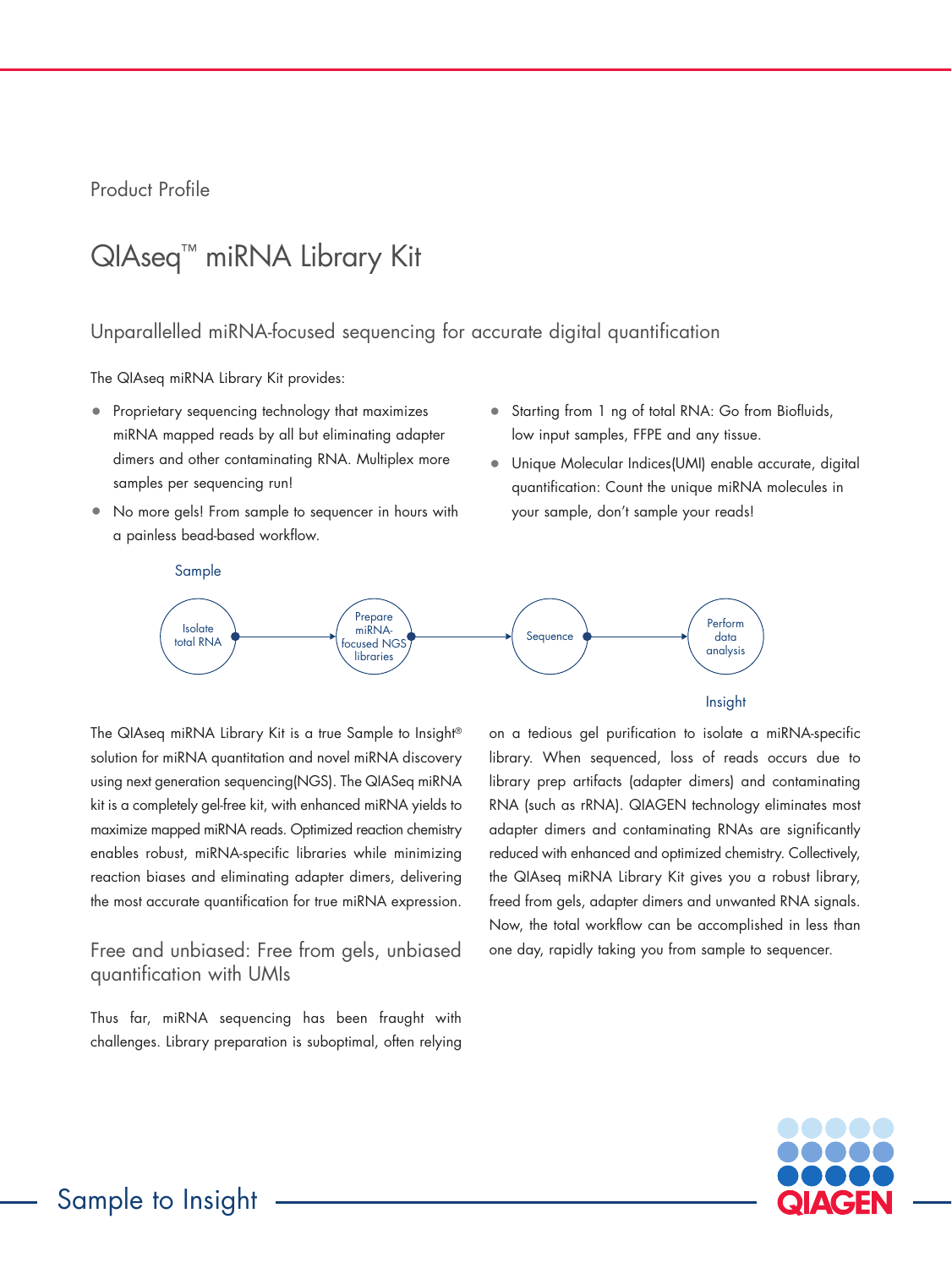# NGS power, qPCR accuracy

The power of NGS enables faster and more cost effective experiments as samples can be prepped and run without the need to pool samples or reduce sample numbers because of cost. qPCR experiments are limited in their targeting, and prep and experimentation can take weeks for a large project. Because most miRNA NGS experiments are focused on miRNA expression, the QIAseq miRNA Library Kit is the solution to bring qPCR-quality quantitation with NGS power. QIAseq miRNA enables you to generate a miRNA-specific library with substantially reduced side-products (Figure 1). Get to your data in a matter of days, even when performing a large project.



Figure 1. Adapter dimers (AD) and contaminating RNA steal your reads during miRNA sequencing experiments. While gels can be used to eliminate adapter dimers and contaminating RNA, there is still a possibility for high prevalence in sequencing reads even after gel excision. On the above left, QIAseq miRNA shows a robust miRNA library with no adapter dimers or contaminating RNA after the basic protocol that includes a bead-based purification. Compared to libraries generated with competitor kits (prior to a required tedious gel excision), the QIAseq-derived miRNA library is much more robust and devoid of adapter dimers and contaminating RNAs.

#### From sample to sequencer in under a day

The QIAseq miRNA Library kit not only improves sequencing performance, but gives you more time for other experiments. A huge issue with miRNA sequencing workflows has been the need for gel-based size selection. Prepping, running and then excising the correct band from the gel takes time and can add at least a day to time critical experiments. Using a bead-based selection, the amount of time needed is reduced to hours not days (Figure 2).



Figure 2. Under a day prep. Starting with total RNA isolated from any sample, the entire QIAseq miRNA Library Kit workflow can be completed in 7 hours. Unique Molecular Indices are attached during the RT reaction. Thus any library amplification and sequencing biases can be accounted for.

## Start from the lowest input samples

Liquid biopsy research has shown that miRNA are key biomarkers for a host of conditions that can be measured through biofluids such as serum or plasma, urine and CSF among others. In addition, miRNA are found in exosomes and preserved well in FFPE because of their small, but powerful, size. QIASeq miRNA Library Kit is the solution for low sample amounts and large studies. Sample size minimums for miRNA can be restrictive, but QIAseq miRNA experiments can start with as little as 5ng of total RNA. This can unlock studies based on limited amounts of fluid, tissue or cells.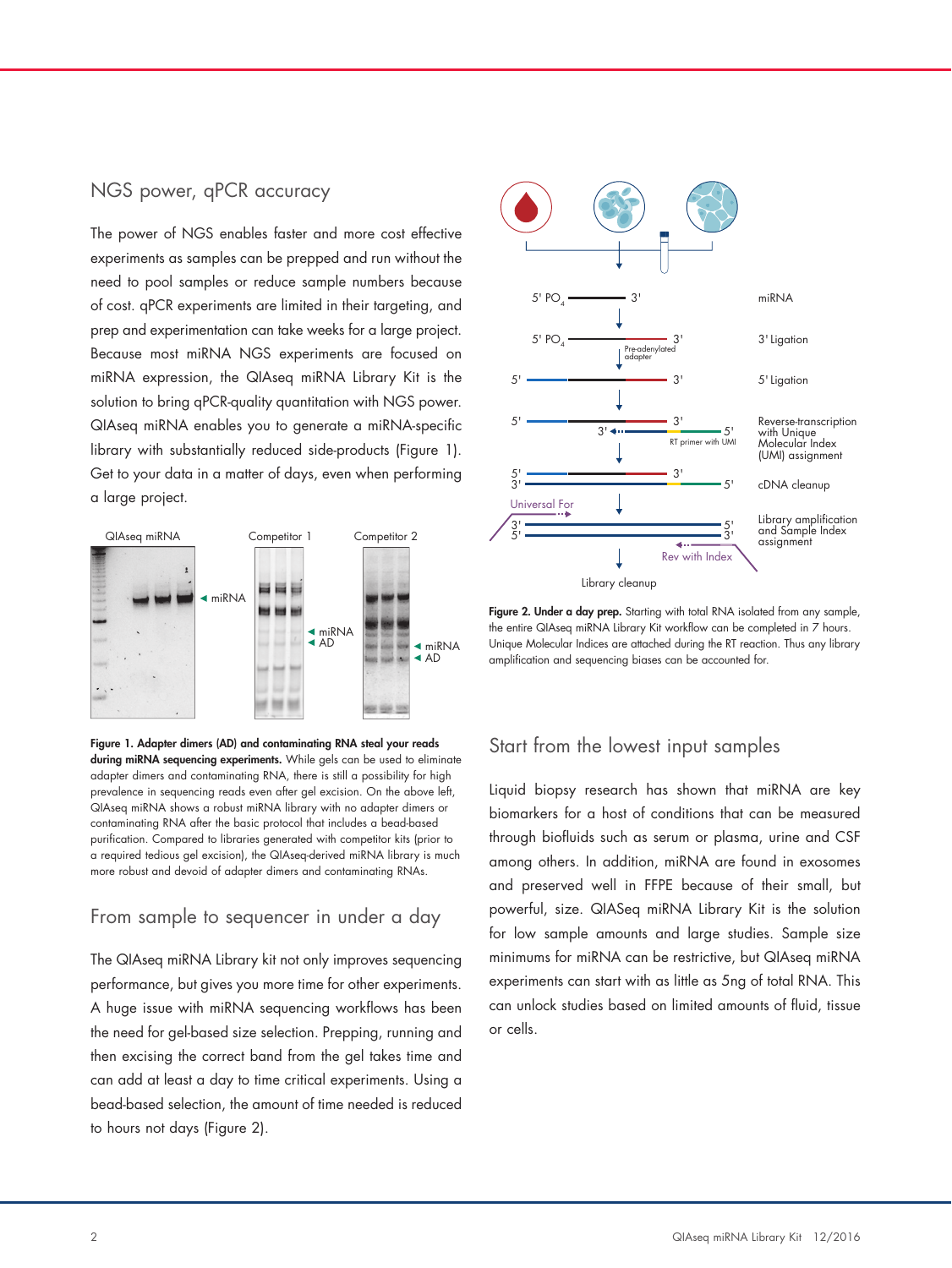

Figure 3 (Right): Optimized to map miRNA. By quantifying the unique molecular indecies, improve your quantification and differential expression data. UMIs are attached early in the workflow, ensuring that bias from library amplification and sequencing is minimized. In addition, adapter dimers account for only a small percentage of reads in comparison to mapped reads, even with the gel-free, bead-based purification.



Figure 4 (Left): Enhanced yields from biofluids such as serum. Graph A shows robust detection of miRNA from serum samples. Graph B shows mapped reads compared to adapter dimers in serum samples. QIAseq miRNA still shows superior mapping of miRNAs even with limited samples.

## Unbiased miRNA Quantification with UMIs

NGS offers tremendous power and scalability, with the caveat that library amplification and sequencing biases may occur. These biases can significantly affect quantitation numbers and requires quantification of raw reads versus the actual biological molecules. To combat this, the QIAseq miRNA NGS Kit attaches unique molecular indices to each miRNA molecule early in the prep process, significantly reducing bias and batching affects. The indexes are sequenced as part of the normal read; and then through the GeneGlobe Data Analysis Center, they are identified and counted, enabling accurate differential or absolute quantification (Figure 5).

Verification of Seq results with qPCR



Figure 5 (above): QIAseq miRNA data results provide high correlation when validated with qPCR. By quantifying molecular tags, bias from PCR and clustering is reduced. This produces data capable of post sequencing validation with qPCR assays.

#### Any species, every miRNome

With the QIAseq miRNA Library Kit, the whole miRNome profile of any species can be discovered. Sequence information can be analyzed, both primary and secondary, through the Gene Globe Data Analysis Center. Starting with a fastq file, miRNA are mapped to all known species as well as identifying novel miRNA. QIAseq miRNA truly enables novel biomarker discovery from any species.